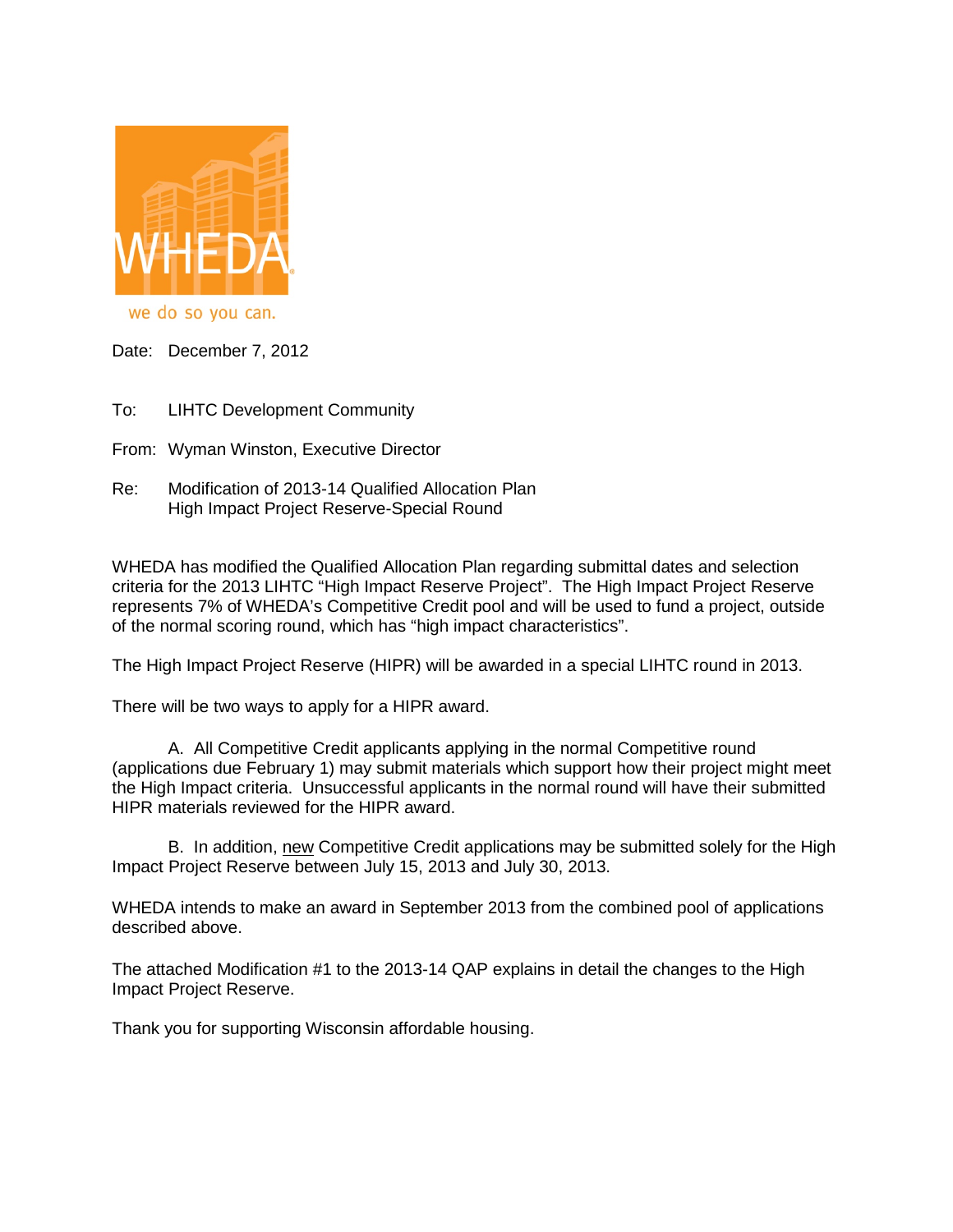## **Modification #1 to Low Income Housing Tax Credit 2013-14 Qualified Allocation Plan for the State of Wisconsin**

December 7, 2012

## High Impact Project Reserve (HIPR)

Section IV of the Low Income Housing Tax Credit 2012-14 Qualified Allocation Plan for the State of Wisconsin (**QAP**) allows the Executive Director of Wisconsin Housing and Economic Development Authority (**WHEDA**) to make modifications to the QAP which are deemed necessary to facilitate the administration of the Low Income Housing Tax Credit (**Credit**) program or to address unforeseen circumstances. The Executive Director has made that determination and now issues this modification to the QAP.

QAP Section II. A. 6. "High Impact Project Reserve" is deleted in its entirety and replaced with the text below.

**6. High Impact Project Reserve. Seven percent (7%)** of the State housing per-capita Credit will be reserved to fund a project which has "high impact characteristics". An applicant must submit a separate letter to WHEDA, along with their LIHTC application, no more than two pages in length, describing the project's match to the criteria below. Such letter may reference websites for support. Such submittals may include up to five support letters.

(a) The applicant must describe how the High Impact Project:

- Has a clear, proximate link to area job growth, job training, employers, or a major employment center. The applicant will describe how the project will help create or support additional construction and/or permanent jobs. (0-20 points based on clarity, sustainability, number of jobs)
- Benefits from a financial support commitment of at least 5% of the total development cost from an employer, a not-for-profit entity, or government body. (0 to 20 points based on amount of financial support, strength of commitment(s))
- Is a key component of larger redevelopment plan and is identified as such in a letter from the local municipality. The letter and supporting materials will identify the broader economic development strategy to stimulate private investment, support anchor institutions, and expand emerging or small businesses. (0 to 20 points based on clarity, strength of support, integrated plan)
- Is located in an area with few affordable housing options, will have an immediate high impact for potential residents, improve housing stock, or address foreclosures (0 to 20 points based on scarcity of affordable housing, deterioration of housing stock, or severity of foreclosure impact)
- Will exceed the minimum required participation for WHEDA's Emerging Business Program and Workforce Development Program for the property's location. In addition, the applicant will describe how it will incorporate the use of organizations to hire local workers, to train chronically unemployed or underemployed individuals, address skills gaps, and/or provide employment opportunities to those who have difficulty succeeding in the workplace. (0 to 20 points based on clarity, hiring projections, partner strength and commitment)